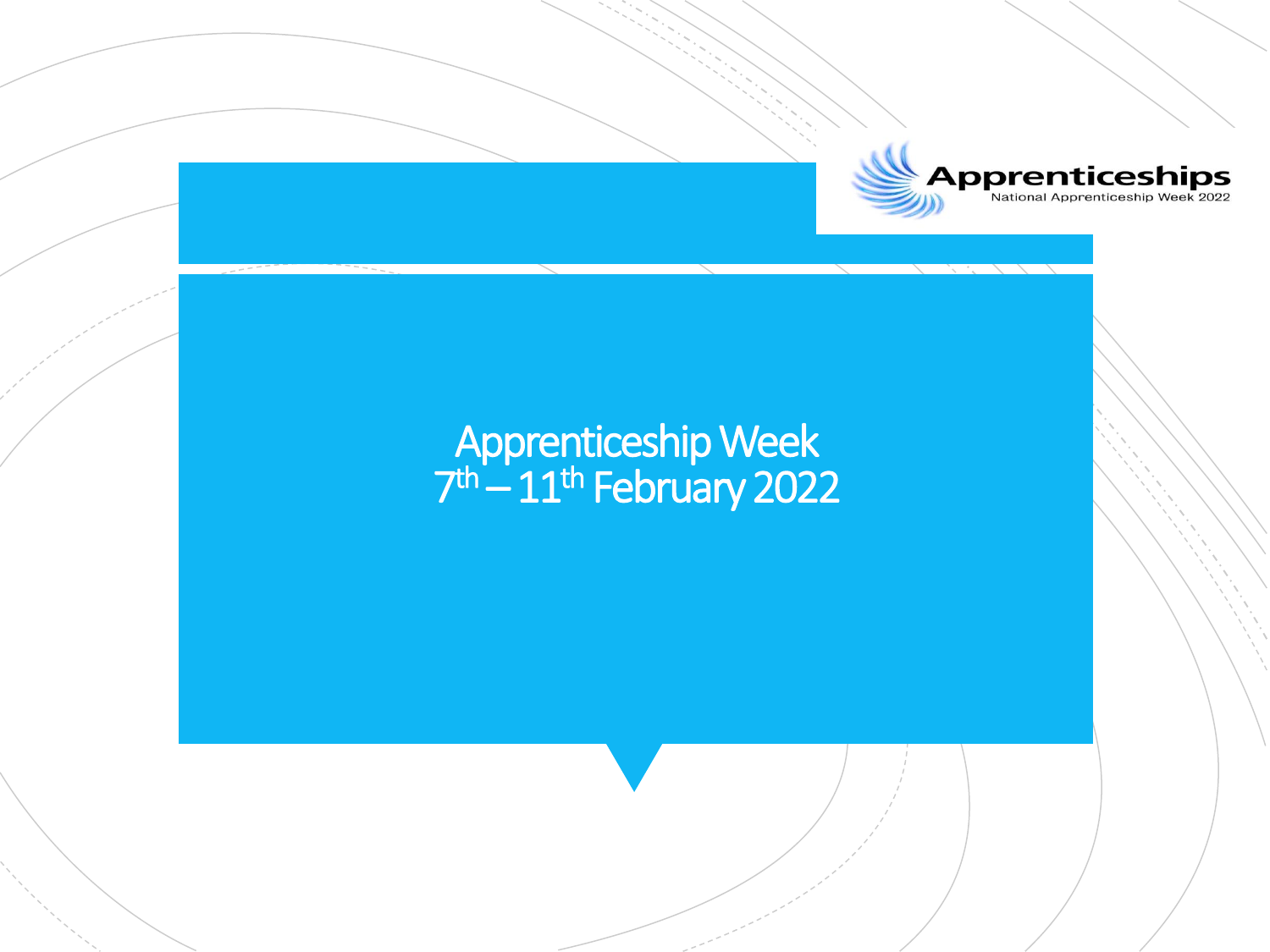## What is an Apprenticeship ?



learn, gain experience and get paid. You are an employee with a contract of employment and holiday leave. By the end of an apprenticeship, you will have the right skills and knowledge needed for your chosen career.

 $\blacksquare$  It can take between one and six years to complete an apprenticeship depending on which one you choose, what level it is and your previous experience. It is funded from contributions made by the government and your employer.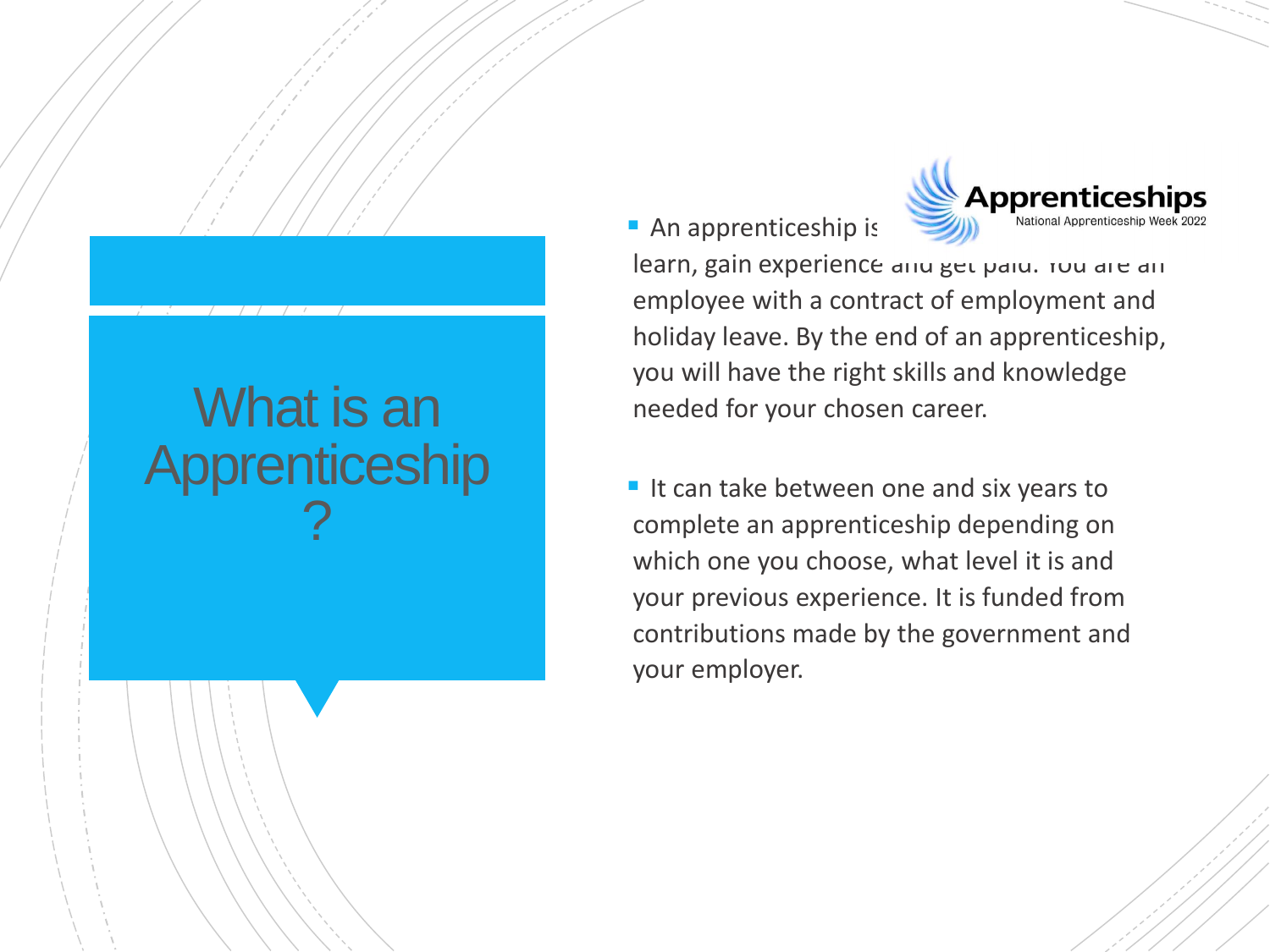

As an apprentice you will:

•

Learn and train for a specific job. Get paid and receive holiday leave. Get hands-on experience in a real job. Study for at least 20% of your working hours - usually at a college, university or with a training provider. Complete assessments during and at the end of your apprenticeship. Be on a career path with lots of future potential.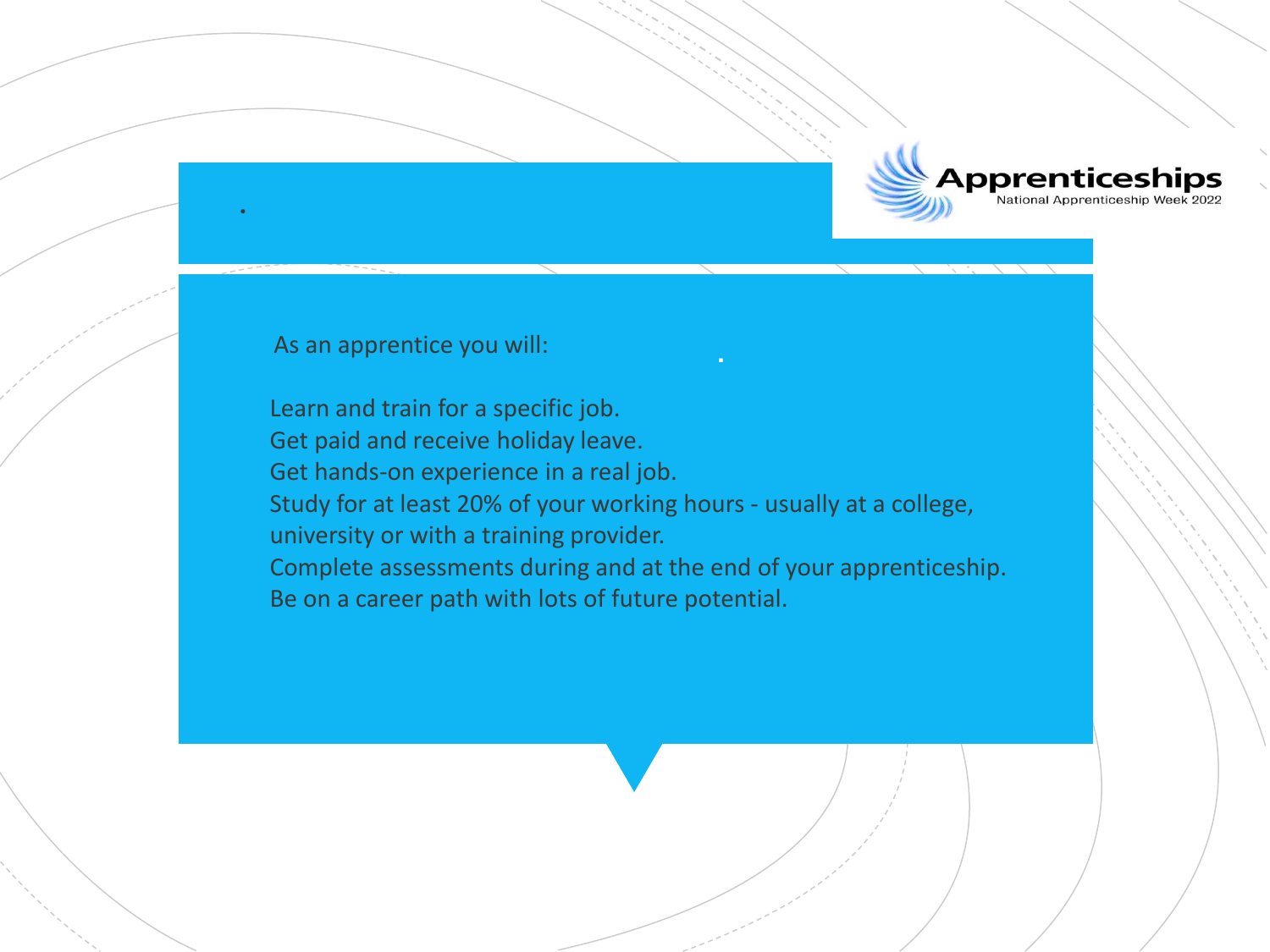

## THERE ARE FOUR TYPES OF APPPENTICESHIRS INTHEUK

#### **INTERMEDIATE** Like 5 GCSEs, A\*-C/4+

#### What qualifications can I get? National Certificate

# can I get?

**ADVANCED** 

### **HIGHER**

# What qualifications can I get?

# **DEGREE**

## What qualifications can I get?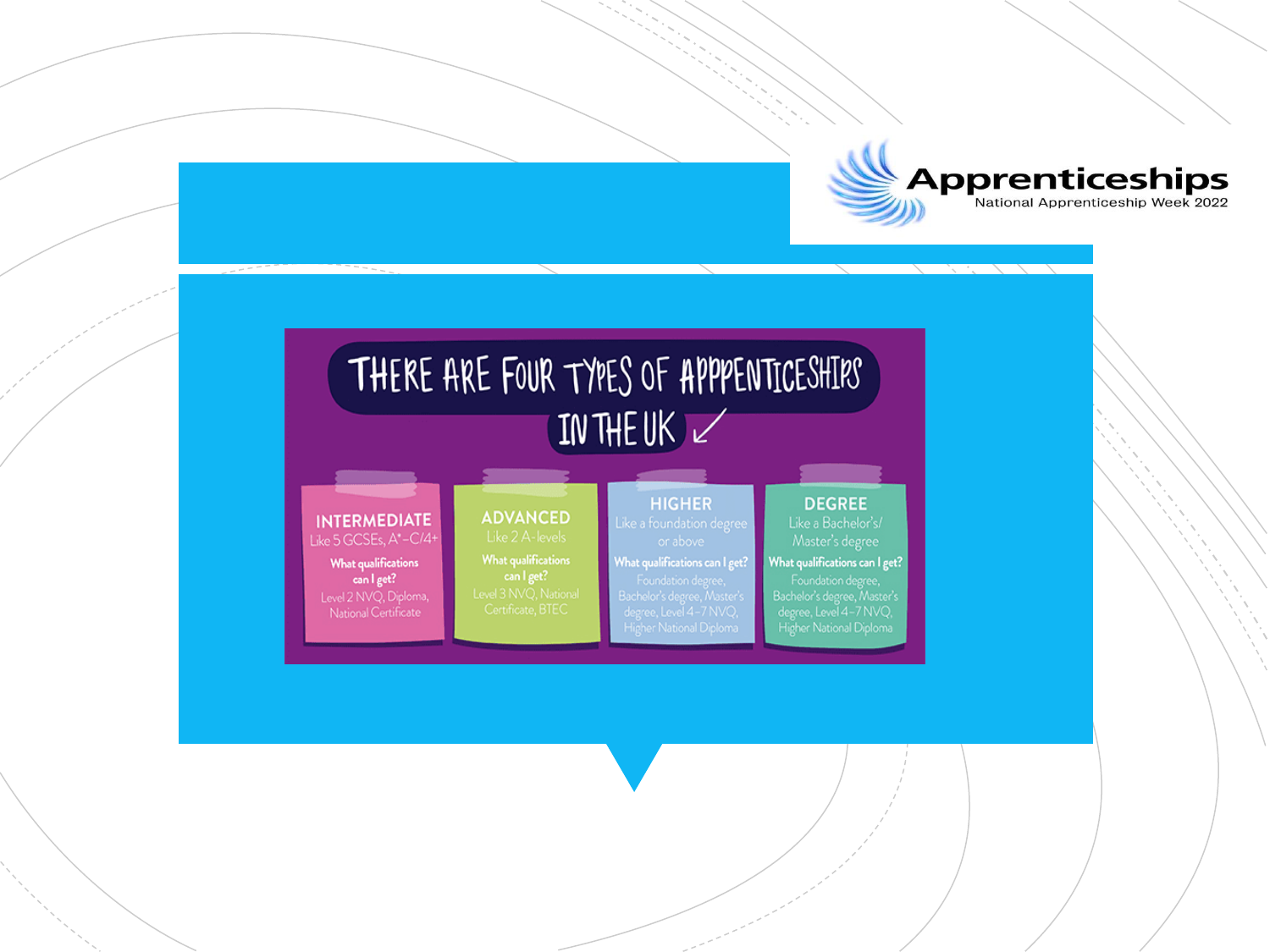

Apprenticeships range from level 2 up to level 7, with level 2 being the lowest and 7 the highest. These levels are also generally split in to 4 categories: Intermediate, Advanced, Higher and Degree.

- **Intermediate** Level 2 equivalent to five good GCSE passes.
- **Advanced** Level 3 equivalent to two A-level passes.
- **Higher** Level 4,5,6,7 equivalent to the first stages of higher education, such as <sup>a</sup> foundation degree.
- **Degree** Level 6,7 comparable to <sup>a</sup> Bachelor or Master's degree. Find out more at **degree** apprenticeships.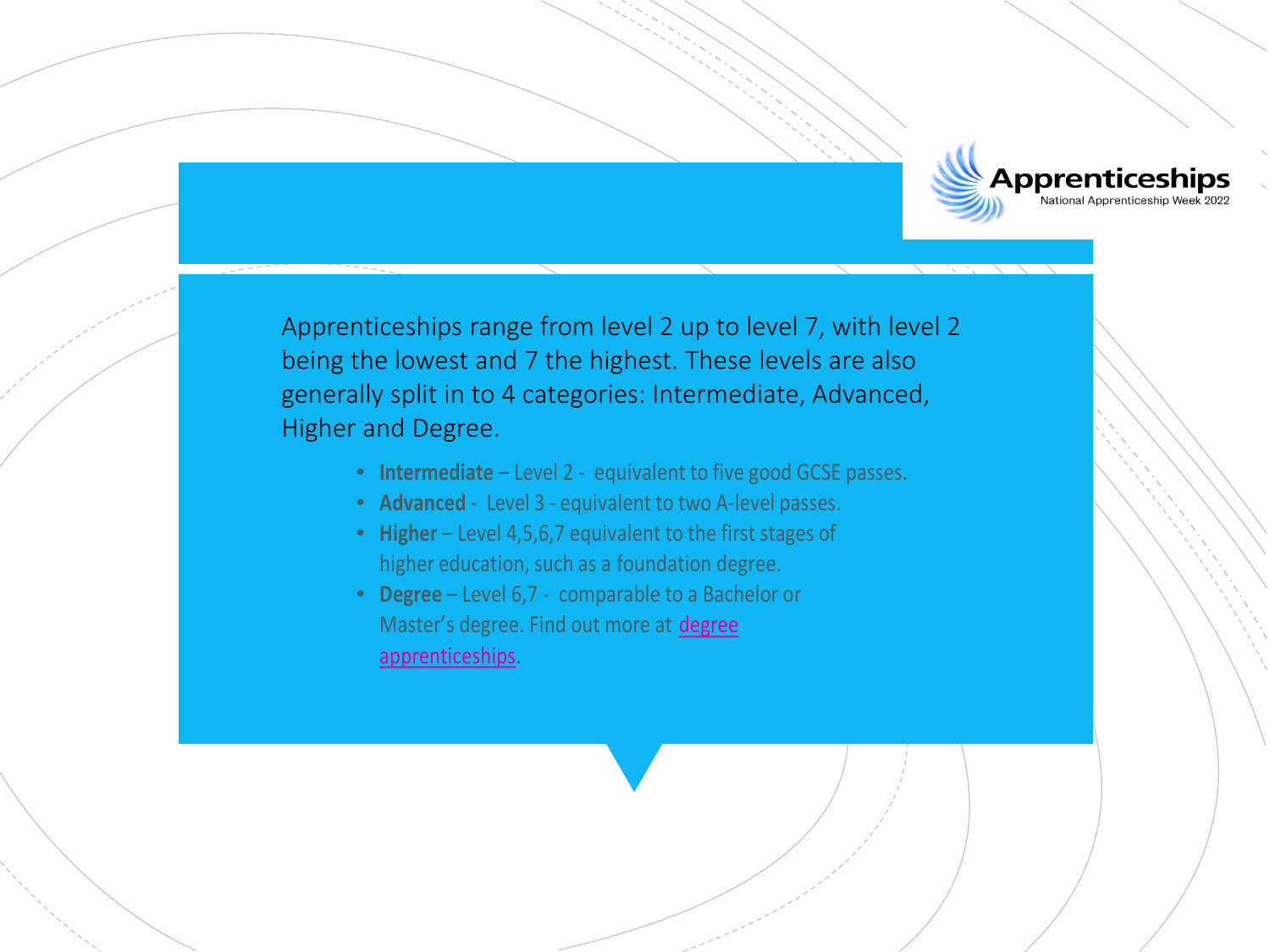

Entry requirements As each type of apprenticeship offers <sup>a</sup> different-levelled qualification on the Qualifications and Credit Framework (QCF), their entry requirements will vary. Generally speaking, they are as follows:

- To apply for an **intermediate apprenticeship**, you will just need to be over 16 years old and no longer in full-time education.
- For an **advanced apprenticeship**, you will likely to be asked for prior work experience and at least three 9-4 grade GCSEs or equivalent such as an intermediate apprenticeship qualification.
- As **higher apprenticeships** are the equivalent of <sup>a</sup> foundation degree, HNC or first year of <sup>a</sup> Bachelors, you will usually need at least five 9-4 grade GCSEs, as well as some Level 3 qualifications in relevant subjects, to apply. Your Level 3 qualifications could be A level, <sup>a</sup> BTEC National, Cambridge Technical or <sup>a</sup> Level 3 NVQ.
- • **Degree apprenticeships** will have the tightest entry requirements. These may include three A-levels, <sup>a</sup> BTEC National or Cambridge Technical in <sup>a</sup> specified grade range or <sup>a</sup> higher apprenticeship qualification, on top of at least five 9-4 GCSE grades. It is also likely you will be required to have prior work experience.